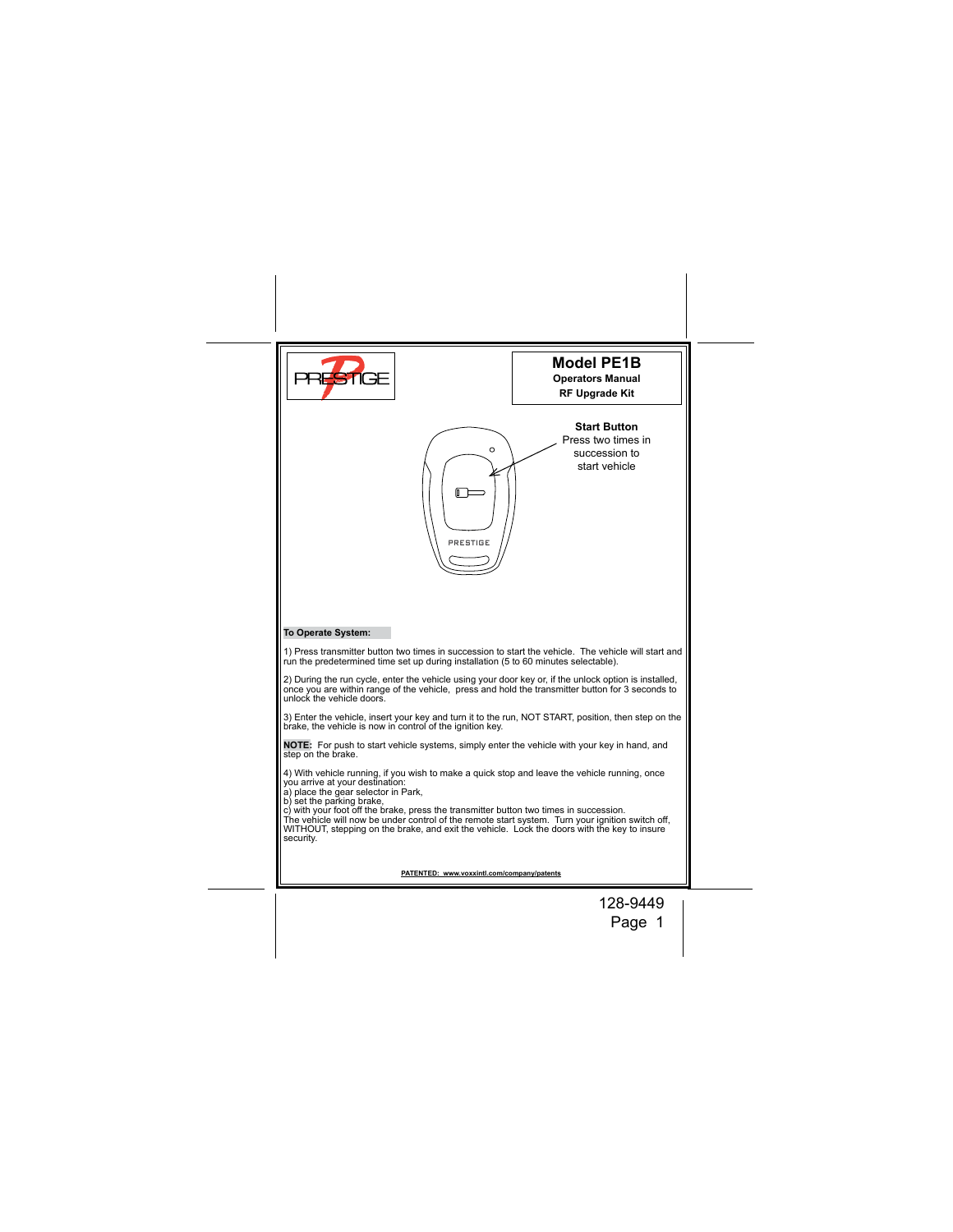# **TIMED START PROGRAM:**

The Remote Start unit has the ability to start the vehicle automatically at timed intervals. This cheme feature is useful in extremely cold climates where starting the engine is the only means to keep the battery charged a

NOTE: Once selected, 2 or 4, this timer interval will remain in memory until it is manually changed. To change, the above sequence will have to be followed.

**TIMED START OPERATION:**<br>To begin the start timer, within 10 seconds of turning off the ignition switch, activate the RF com-<br>To begin the start timer, within 10 seconds of turning). The lights will flash and the siren wil

### **REMOTE START OVERRIDE MODE / MANUAL SHUT DOWN:**

The intent of the remote start override / manual shut down circuit is to allow the vehicle operator to<br>prevent operation of the Remote Start Unit regardless of the RF transmitter operation.

# **To Enter The Remote Start Override Mode:**

1) With the system disarmed/unlocked, and the ignition switch off Press and Hold the pushbutton switch located on the receiver unit on.

2) Turn the ignition switch on, off, on, off, on, off,

3) The LED begins to flash two short flashes followed by one long flashes and continues this pattern until returned to normal mode of operation.

The action above puts the unit into the Remote Start Override mode or vehicle service mode and will not start from the RF transmitter or any other input.

## **To Exit Remote Start Override Mode:**

1) With the system disarmed, Press and Hold the PBLED on.

2) Turn the ignition switch on, off, on, off, on, off.

3) The LED turns off indicating that the R/S unit is fully functional one again.

 **Programming New or Replacement 141BP Transmitters:**

Page 2

128-9449 Page 2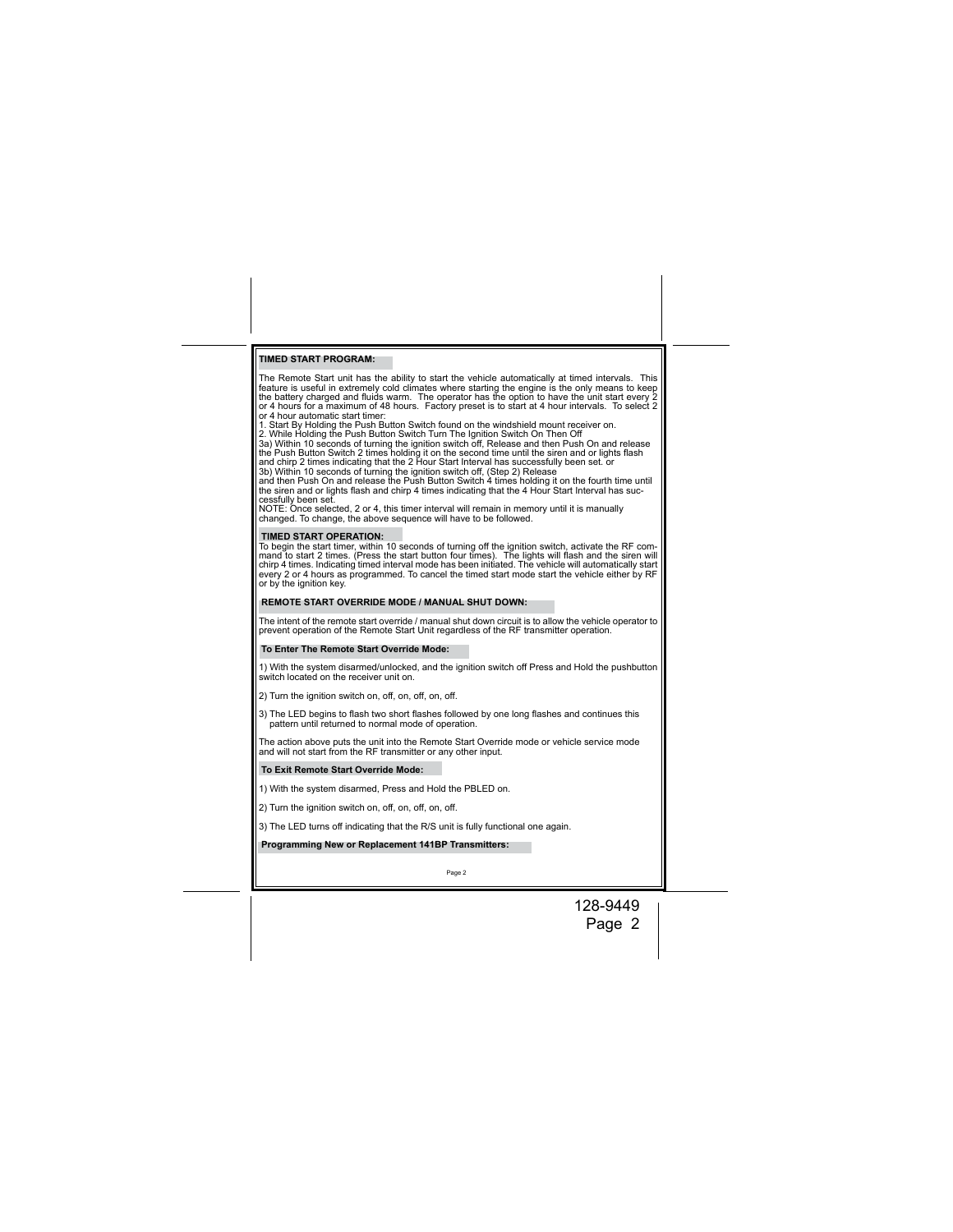| 1) Turn the ignition switch to the "On" position"                                                                                                                                                 |  |
|---------------------------------------------------------------------------------------------------------------------------------------------------------------------------------------------------|--|
| 2) Press and release the pushbutton switch found on the windshield mount receiver 3 times.<br>(The LED on the receiver will flash).                                                               |  |
| 3) Press and hold the transmitter lock button, or on single button transmitters the start button,<br>until the LED on the receiver turns solid.                                                   |  |
| 4) Release the transmitter button. Programming is complete.                                                                                                                                       |  |
| 5) Repeat step 3 for all new or additional transmitters you want to operate your system up to a<br>total of four.                                                                                 |  |
| The above action programs the first 3 channels of the transmitter, or the start channel of the one<br>button transmitter, regardless of the number of buttons.                                    |  |
| If you have lost a transmitter and want to insure it is no longer capable of operating your vehicle,<br>it is suggested that you erase all transmitters before recoding or adding any new ones.   |  |
| For this action you will need all transmitters you want to control the system present before<br>proceeding.                                                                                       |  |
| <b>To Erase All Transmitters:</b>                                                                                                                                                                 |  |
| 1) Turn the ignition switch to the "On" position.                                                                                                                                                 |  |
| 2) Press and release the pushbutton switch found on the windshield mount receiver 3 times.<br>(The LED on the receiver will flash.                                                                |  |
| 3) Press and hold the push-button switch on the windshield receiver for 6 seconds. The LED will<br>flash 2X fast which is an indication all transmitters programmed to the system are now erased. |  |
| 4) Turn the ignition switch off.                                                                                                                                                                  |  |
| Once you have erased all transmitters, you will have to go back and program all transmitters<br>that you want to operate your system.                                                             |  |
| <b>Transmitter Battery Replacement</b>                                                                                                                                                            |  |
| 1) Locate and remove the "00" point Phillips head screw on the back of the transmitter case.                                                                                                      |  |
| 2) Carefully separate the front case from the rear.                                                                                                                                               |  |
| 3) Slide the CR2032 battery out from under the battery clip and dispose of properly.                                                                                                              |  |
| 4) Install the new battery with the (+) side facing up away from the circuit board.                                                                                                               |  |
| 5) Close the case and reassemble in reverse order of disassembly.<br>Page 3                                                                                                                       |  |
| 128-9449                                                                                                                                                                                          |  |
|                                                                                                                                                                                                   |  |

Page 3